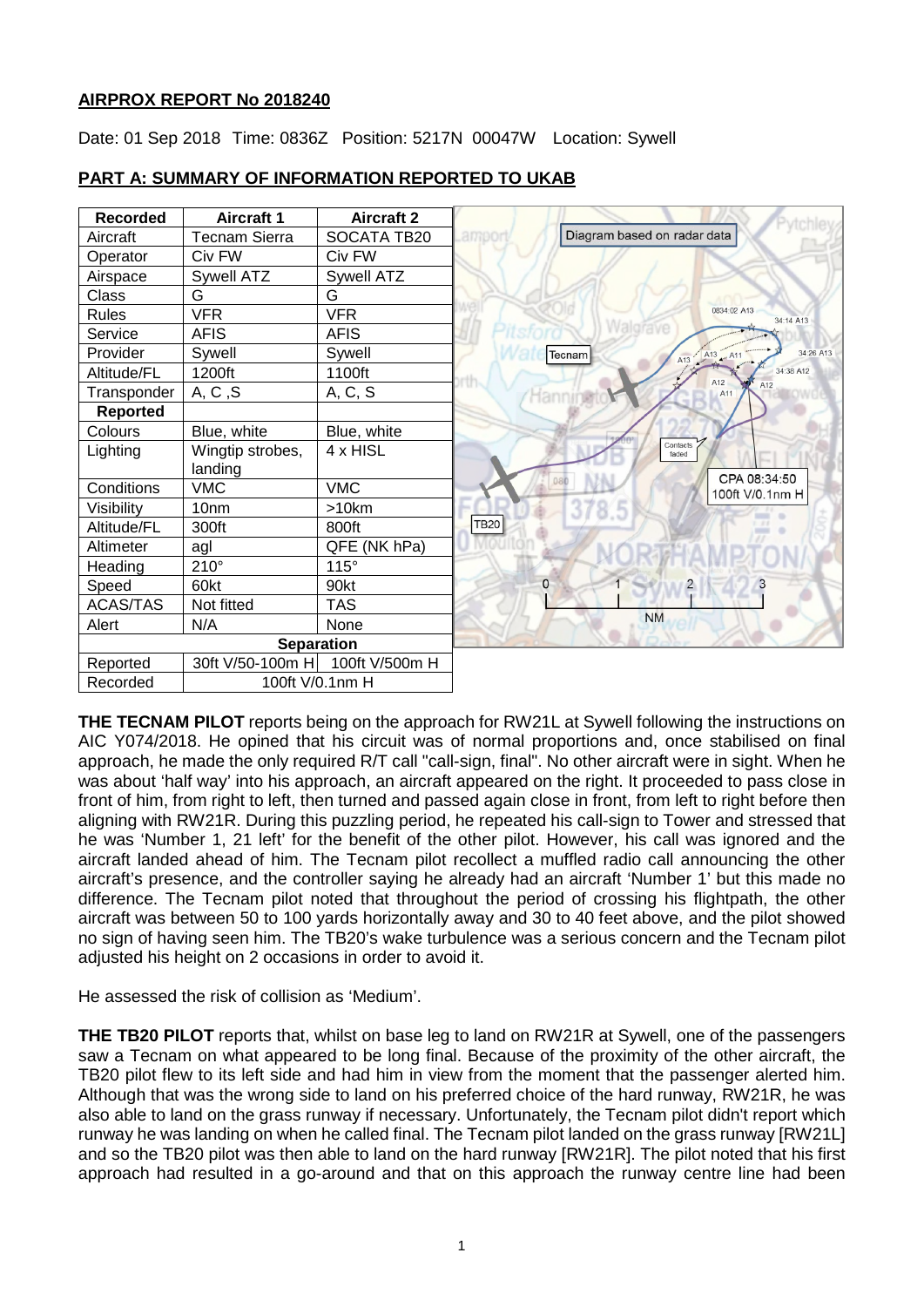passed through because of the avoiding action. He stated that he still had over 5 hours endurance and there had been no pressing need to land.

He assessed the risk of collision as 'Medium'.

**THE SYWELL AFISO** reports that this was the second day of the three-day LAA Rally held at Sywell. AIC Y074/2018 detailed the joining instructions for some 450+ aircraft that had pre-booked arrival slots of one per minute for most of the morning and early afternoon up until 15:00 local. The runway in use for the day was RW21 which involved the Duty FISO making regular R/T broadcasts stating this fact along with the current QNH and QFE values. Inbound pilots were to monitor the Sywell frequency and proceed to an assembly point/hold at Pitsford reservoir about 4nm west of the aerodrome. Pilots were then required to leave the southern leg of the hold on a heading of 080° to position downwind righthand for RW21 in a single stream with no overtaking. If spacing was wrong then a return to the hold was required. Once on final, the single stream could split to land either RW21R (concrete) or RW21L (grass). The only pilot call required was when Number 1 on final, stating aircraft type, registration and use of either RW21L or RW21R. The TB20 and Tecnam involved had pre-booked arrival slots of 09:02 and 09:29 respectively. These slots were landing slots in local time. The first planned arrivals started at 08:00 local and in the first hour there were 22 arrivals and 3 departures. The second hour, 0900- 1000 local, saw 38 arrivals and 8 departures. The TB20 pilot performed an overshoot of RW21R at 09:21 local with two arrivals on that runway at 09:19 and 09:20 local which would indicate the runway was occupied. The TB20 pilot returned and landed on RW21R at 09:35 local. The time difference between overshoot and arrival suggests that a full return to Pitsford was completed. The Tecnam Sierra landed on RW21L at 09:36. There was no mention of an Airprox on the radio. Later that day, the Tecnam pilot came up the Tower to ask what the aircraft was that landed at the same time as him stating he had been talking to GASCo and they suggested he file an Airprox. During the conversation it was still not clear if it was his intention to file and, because they heard nothing else from the pilot, assumed he had decided against it. It was only on receipt of an e-mail dated 10th Sep at 13:50 asking for the controller input that it was realised he had filed an Airprox.

#### **Factual Background**

The weather at Cranfield was recorded as follows:

METAR EGTC 010850Z 18008KT 150V220 CAVOK 19/13 Q1025= METAR EGTC 010820Z 15006KT 110V180 CAVOK 17/13 Q1025=

AIC Y 074/2018 provided details for the RW21 arrival procedure at Sywell for fixed wing, microlights and autogyros, the relevant part of which is shown below: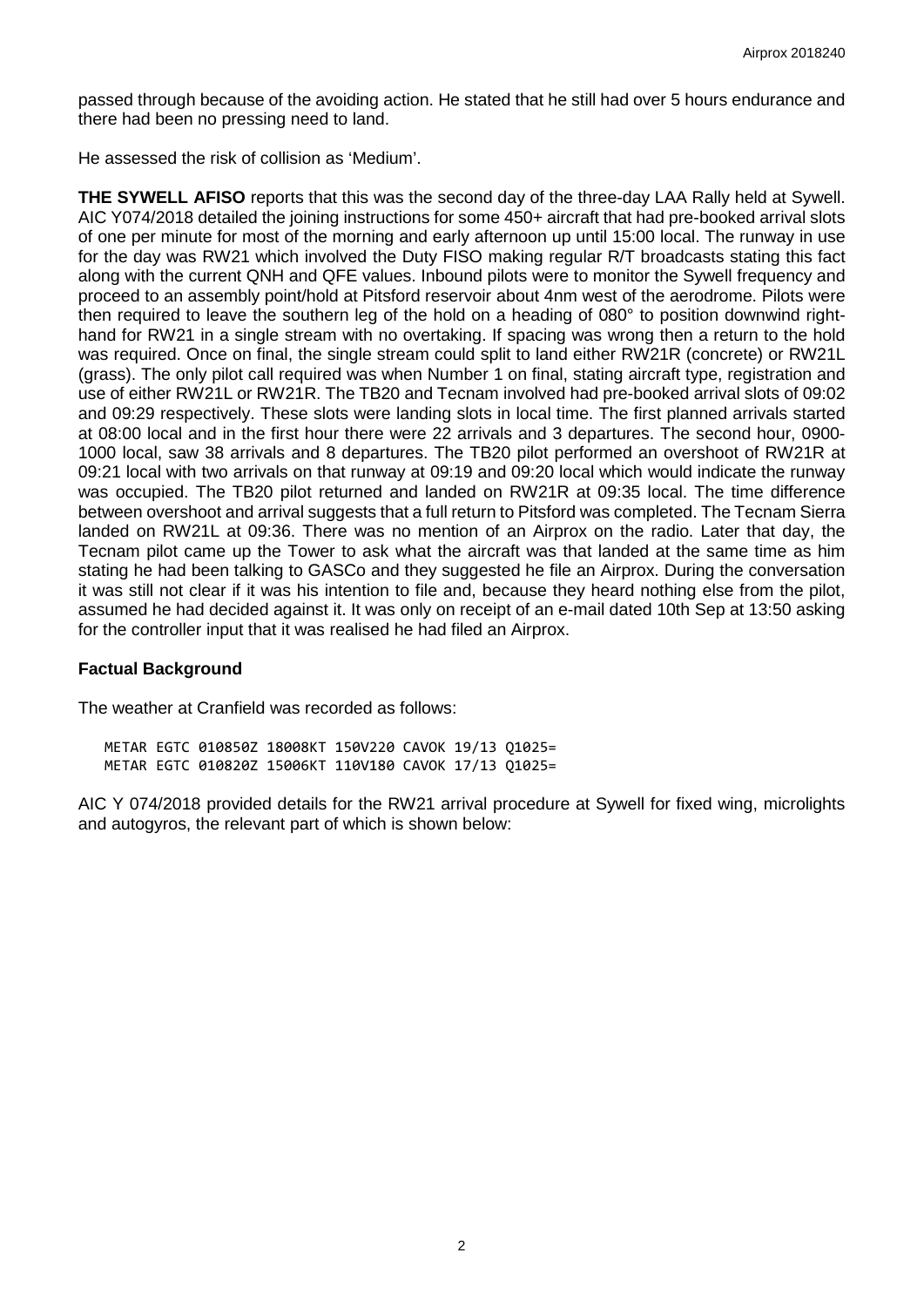

#### RUNWAY 21 ARRIVALS FIXED WING, MICROLIGHTS, AUTOGYROS

2018/68 | AA Rally Northampton Sywell - 16 Apr 18

- MONITOR 122.705 MHz for AD information. There is no need to make any radio calls inbound.
- Avoid built up areas.
- Route to PITSFORD and if necessary join the LH holding pattern not below 1000 FT QFE.
- DO NOT DESCEND THROUGH CLOUD INTO THE HOLD. Maintain VFR at all times. Keep a good lookout, with one arrival per minute expect intense aerial activity.
- Stream off the southern leg of the hold, approx. heading 080, to intercept the A43, then turn left onto a right-hand downwind.
- NO orbits, NO overtaking, NO cutting others up.
- Turn onto a right base avoiding Hannington and then onto final for either Runway 21R (Hard) or Runway 21L (Grass).
- NO Swapping Runways once established on Final.
- When NUMBER ONE on Final, le. no-one else between you and the Runway, make the one and only radio call; 'Aircraft Type, Registration, Final Runway 21L or 21R'.
- . Land either when the Runway is clear or you receive a 'Discretionary' landing clearance from AFIS.
- Traffic on Runway 21R when speed controlled continue expeditiously ahead and vacate left at Taxiway Alpha and follow the Marshallers instructions to park
- . Traffic on Runway 21L vacate left as soon as possible. For expedition, angle the exit off the runway to keep rolling rather

#### **Analysis and Investigation**

## **UKAB Secretariat**

The Tecnam and TB20 pilots shared an equal responsibility for collision avoidance and not to operate in such proximity to other aircraft as to create a collision hazard<sup>[1](#page-2-0)</sup>. An aircraft operated on or in the vicinity of an aerodrome shall conform with or avoid the pattern of traffic formed by other aircraft in operation<sup>[2](#page-2-1)</sup>.

#### **Summary**

l

An Airprox was reported when a Tecnam Sierra and a TB20 flew into proximity at Sywell at 0836hrs on Saturday 1<sup>st</sup> September 2018. Both pilots were operating under VFR in VMC, both in receipt of an Airfield Flight Information Service from Sywell.

<span id="page-2-0"></span><sup>1</sup> SERA.3205 Proximity. MAA RA 2307 paragraphs 1 and 2.

<span id="page-2-1"></span><sup>2</sup> SERA.3225 Operation on and in the Vicinity of an Aerodrome. MAA RA 2307 paragraph 15.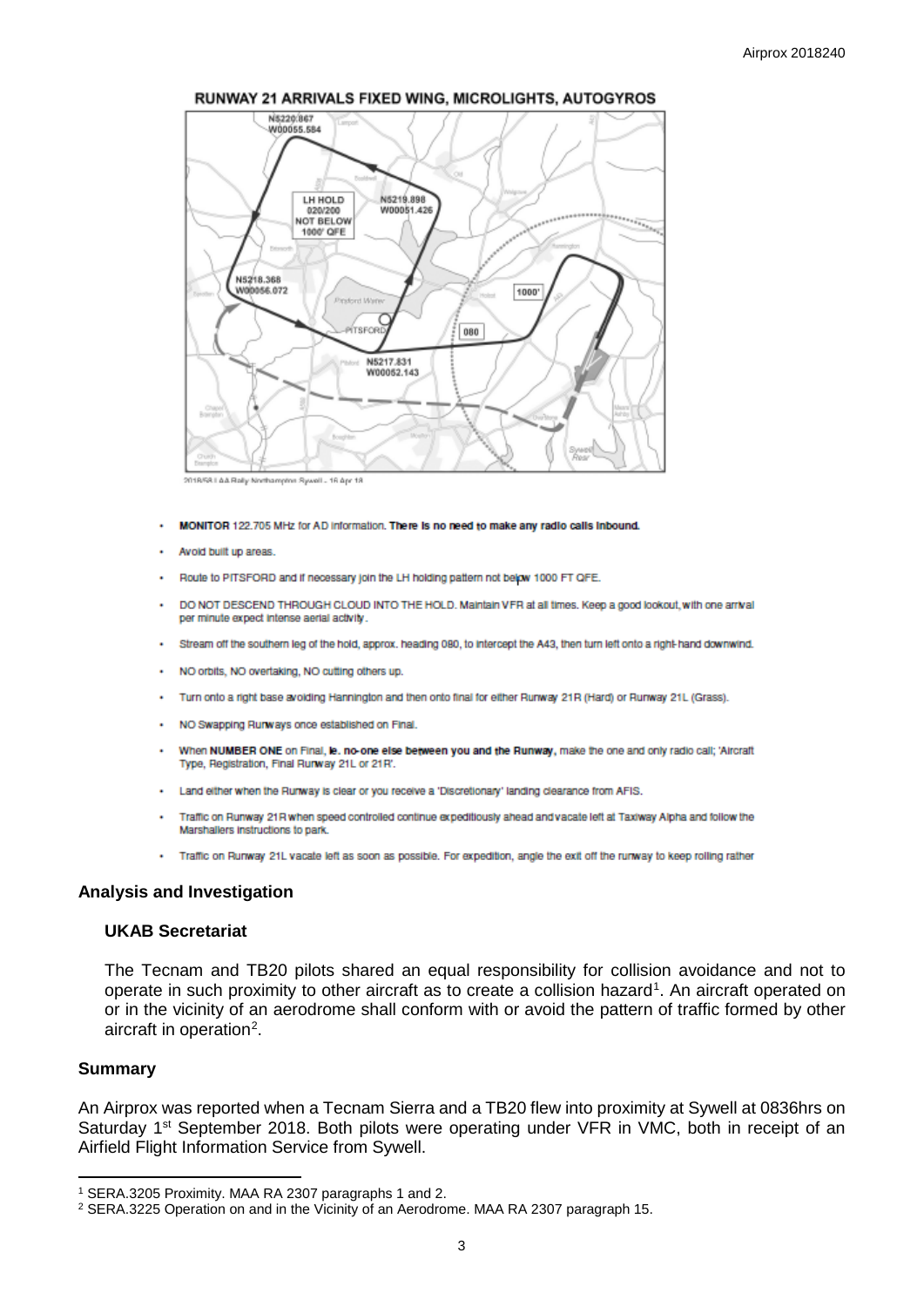# **PART B: SUMMARY OF THE BOARD'S DISCUSSIONS**

Information available consisted of reports from both pilots, radar photographs/video recordings and a report from the AFISO involved.

Members first discussed the Sywell RW21 arrival procedure for the LAA Rally and noted that, although the AIC showed a notional ground track, normal airmanship also applied, including appropriate deviation from the track if required and the creation of sufficient spacing from the aircraft ahead to allow room for a successful approach. That being said, members also opined that there was a limit to the extent to which pilots could reasonably extend 'downwind' and could still be considered to be following the procedure. The Board felt that this was key to this Airprox.

Comparing his radar track to that of the procedure (see diagram on Page 1), the Board noted that the Tecnam pilot had extended downwind to the extent that he was now outside the ATZ and well beyond the normal turn-point before turning onto long-final. Members questioned why the Tecnam pilot had flown so far downwind when he had reported that there were no aircraft ahead. Members then noted that the TB20 pilot had also not flown the procedure's track, had also extended towards the ATZ boundary, and that the TB20 had either not been aware of or had not kept the Tecnam in sight as it departed ahead from the hold. The Board noted that the TB20 pilot had gone around from his previous approach, and some members wondered whether the slot system sufficiently allowed for a potential build-up of aircraft conducting further approaches along with those arriving for their allocated slot time; GA members assured the Board that the slot system contained in-built 'flex' to allow for just such a situation. Some members wondered whether self-induced pressure on having conducted a previous go-around and rejoin of the hold had heightened the TB20 pilot's navigation task-focus to the detriment of his situational awareness of other aircraft leaving the hold, and his subsequent visual acquisition of the Tecnam before turning base-leg. Ultimately, although reiterating that strict adherence to a marked track was not always practical or safe, members agreed that both pilots had flown so far off track that their failure to follow the joining procedure accurately was contributory to the Airprox.

Turning to the final approach, it was clear that both pilots were aware of the proximity of the other aircraft yet members were at a loss to explain why both persisted with an unsafe approach that presumably neither would have tolerated at their home base. Although perhaps somewhat inferred within the AIC procedures, it was also noted that a declaration of 'Number one' did not necessarily entitle a pilot to consider that he had priority on final to a runway. Similarly, the presence of an aircraft also on final approach '… between 50 to 100 yards horizontally away and 30 to 40 feet above, and the pilot showed no sign of having seen him.' was considered adequate grounds to go-around even if a pilot had called 'Number 1' himself. The fact that neither pilot chose to go around in these circumstances was also considered contributory to the Airprox.

Considering the cause, the Board felt that although both pilots had contributed to some degree, it was ultimately for the TB20 pilot to integrate with the pattern of traffic intending to land (i.e. the Tecnam ahead which the TB20 pilot had been aware of whilst he was on base leg) or return to the hold for another join attempt. By not integrating behind or going around, the Board therefore agreed that the TB20 pilot had flown into conflict with the Tecnam. With regard to the risk, although separation had been considerably less than that which should normally be expected (other than when formation flying), members felt that both pilots had been sufficiently aware of the other aircraft that, despite their questionable decision making, there had been no risk of collision.

Finally, members reiterated that procedures rarely catered for every eventuality, and that it was the 3 Cs of caution, courtesy and consideration that facilitated safe flying, more so than slavish adherence or reliance on 'rights' conferred by 'rules'. It was implicit on those taking part in the LAA Rally that they were aware of the arrival procedure, in detail, and that they had the fuel, patience and defensive-flying mindset to go-around if necessary rather than commit to an approach that was plainly not safe.